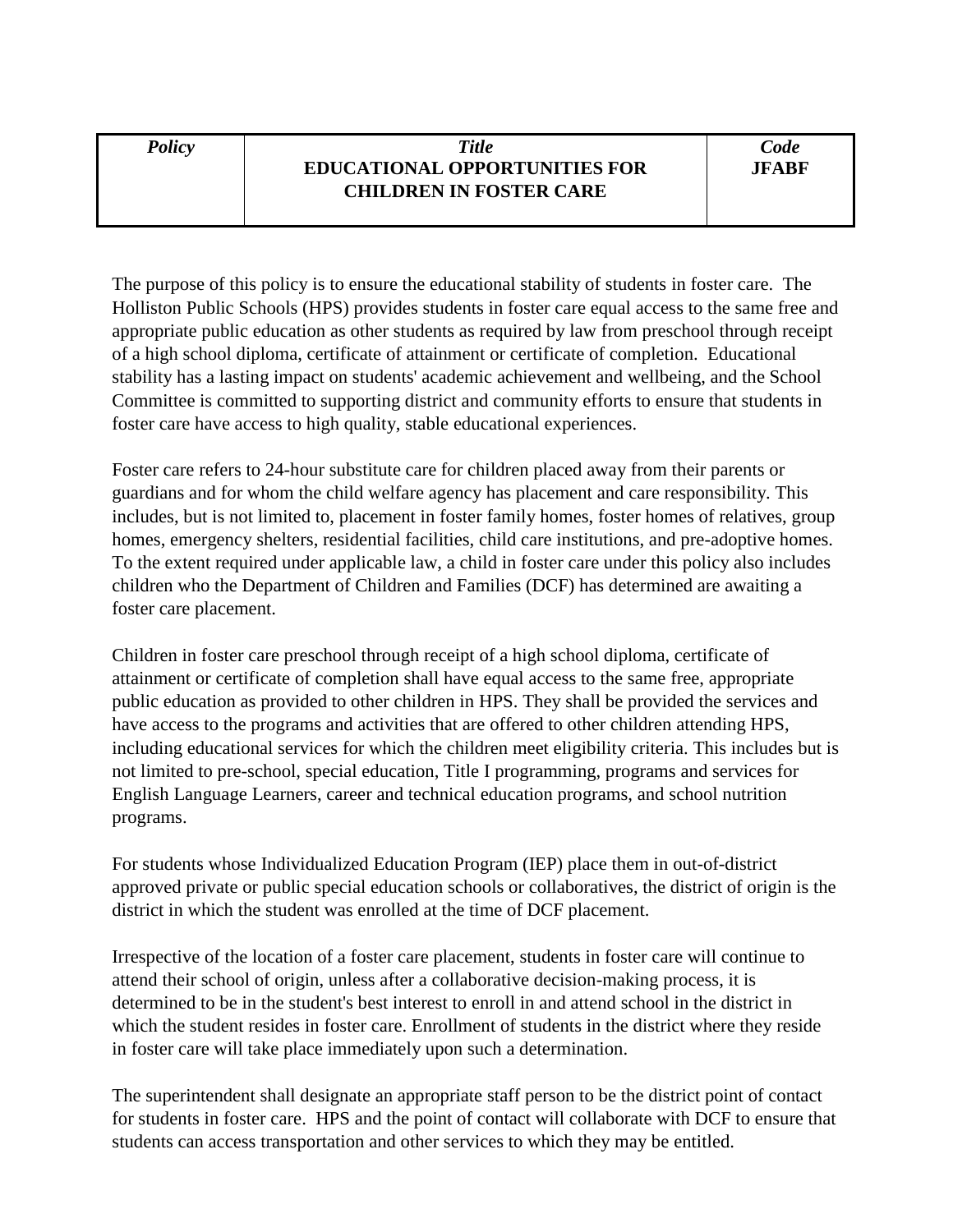## **Best Interest Determination**

Decisions whether a student in foster care should continue to attend the school of origin should be made collaboratively by DCF, the student (as appropriate), the student's family and/or foster family (or, if different, the person authorized to make educational decisions on behalf of the student), the school and district of origin, and (when appropriate) the local district where the student is placed. Best interest determinations should focus on the needs of each individual student and account for unique factors about the student and his or her foster care placement. Every effort should be made to reach agreement regarding the appropriate school placement of a student in foster care; however, DCF will finalize the best interest determination if the relevant parties cannot agree on the best school/district for the student to attend.

HPS can seek review of DCF's decision by utilizing a Foster Care School Selection Dispute Resolution Process established by DESE and DCF. Decisions made through this process are not subject to review. To the extent feasible and appropriate, HPS will ensure that a child remains in his or her school of origin while the disputes are being resolved to minimize disruptions and reduce the number of moves between schools.

## **Transportation**

The district of origin must collaborate with DCF on how transportation will be arranged and provided to ensure that students in foster care who need transportation in order to remain in their school of origin will receive such transportation while they are in foster care.

Transportation options may include establishing regional collaborations among districts, coordinating with existing routes for transportation, seeking help from foster parent(s), etc. Absent other agreements between the district and DCF, the district of origin is responsible for providing transportation to and from the school of origin.

## **Immediate Enrollment**

If it is in the best interest of a student in foster care to leave the school of origin, the student must be immediately enrolled in the district in which he or she resides in foster care. During enrollment of students in foster care, DCF representatives will present the district with a form indicating that the student is in foster care, along with a state-agency identification badge.

If the student does not have immediate access to immunization records, the student shall be permitted to enroll under a personal exception. Students and families should be encouraged to obtain current immunization records or immunizations as soon as possible, and the district point of contact shall assist in these efforts. Emergency contact information is required at the time of enrollment consistent with HPS policies, including compliance with the state's address confidentiality program when necessary. After enrollment, the district will immediately request available records from the student's previous school.